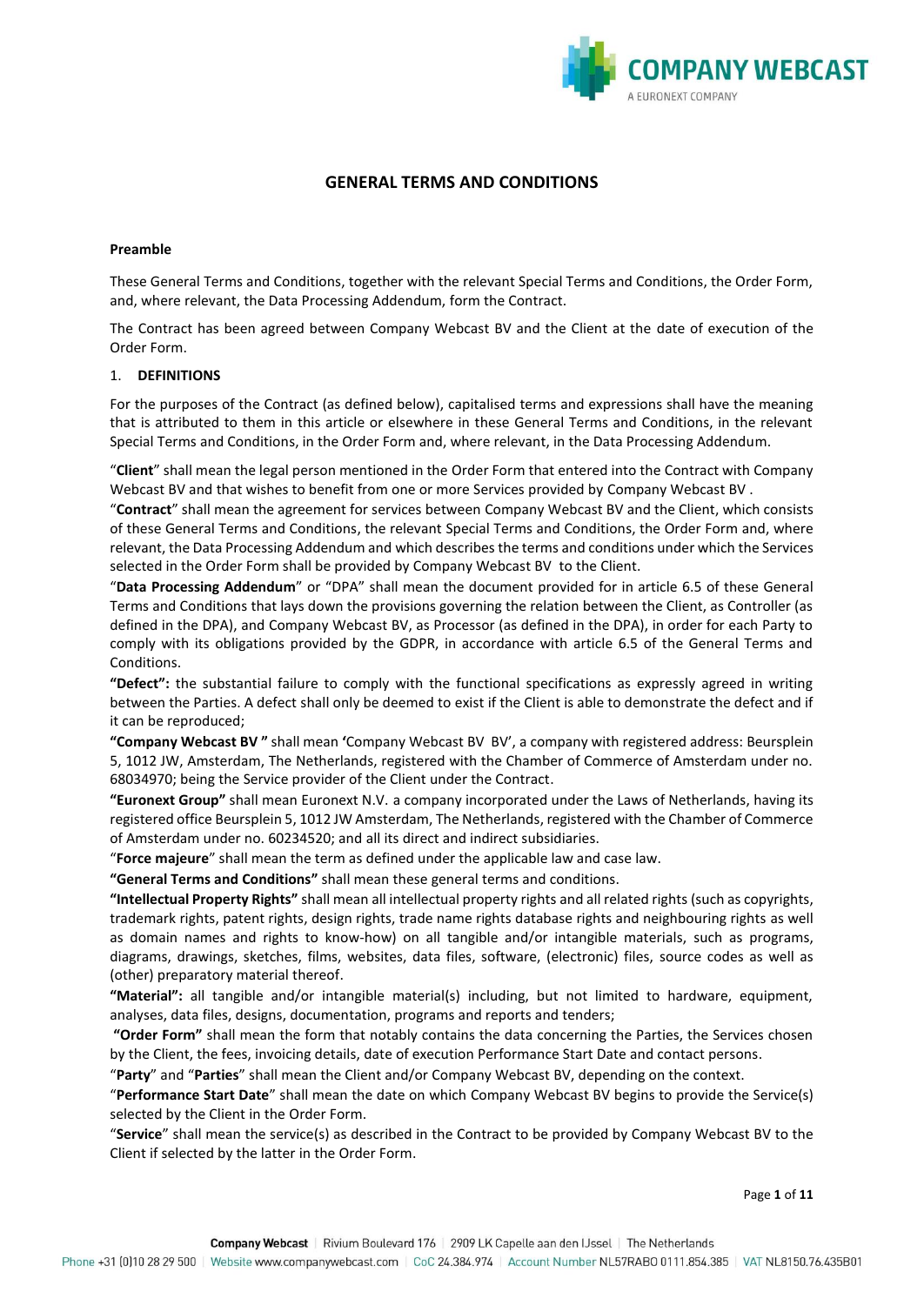

**"Software**": the relevant Company Webcast BV software, including, but not limited to the accompanying user and technical documentation, look-and-feel, interfaces, layout and other matters;

"**Special Terms and Conditions"** shall mean the document, including any addenda thereto, describing a Service and the special terms and conditions that apply to that Service; only the Special Terms and Conditions related to the Service or Services chosen by the Client in the Order Form shall apply;

**"User":** a natural person, business, company or other organization who makes use of the Service or Software on behalf and for the benefit of the Client and who has access to the Service or Software using a username and password.

## **2. OBJECT OF THE CONTRACT**

- **2.1.** During the term of the Contract, Company Webcast BV will provide to the Client the Services selected by the Client in the Order Form.
- **2.2.** The present Contract lays down the terms and conditions under which Company Webcast BV will provide the Services to the Client.

## **3. INTERPRETATION OF THE CONTRACT**

- **3.1.** The heading of an article shall not have any impact on its interpretation.
- **3.2.** Where the context allows this, any words in the singular shall comprise those used in the plural and vice-versa, and any terms expressed in the masculine gender shall comprise the female gender, and vice-versa.
- **3.3.** If a defined term is used without capital letters and where it is clear that the term or expression concerns a definition, then this will be without any incidence on their definition and use in the Contract.
- **3.4.** Any references to articles in these General Terms and Conditions shall be interpreted as being references to the corresponding articles of the General Terms and Conditions, except where explicit indicated otherwise.
- **3.5.** The Contract, which is drawn up in English, constitutes the complete understanding of the Parties; it supersedes and replaces all prior or contemporaneous agreements, discussions, negotiations, promises, proposals, representations and understandings (whether written or oral) between the Parties, with regard to the subject matter hereof.
- **3.6.** For the purposes of this Contract, and in case of inconsistencies or conflicts between the contractual documents, the following elements (including, where applicable, any corresponding appendix) shall apply in the following order of decreasing priority: The Order Form ; The Special Terms and Conditions, The General Terms and Conditions, and The DPA (in cases where Company Webcast BV acts as a Processor with regard to the Processing of Personal Data).

## **4. KNOWLEDGE AND MODIFICATION OF THE SERVICE**

- **4.1.** The Client declares to have been informed by Company Webcast BV and to be aware of the Service, including but not limited to, where relevant, the functionalities, the types of data that are made available to the Client or the technical specifications of the Service (architecture, tools, technical requirements, etc.) and accepts to subscribe the Service in recognition of its relevance to the Client's needs.
- **4.2.** Where relevant, the Client is aware that Company Webcast BV reserves the right to modify, at any time, the functionalities, notably the data, and technical specifications of the Service for technical, economic, commercial, legal or regulatory reasons. However, Company Webcast BV shall endeavour to keep the Service operational and materially similar. Such modification shall not give rise to any compensation or indemnity of any kind or nature whatsoever for the Client.

## **5. ADVERTISING**

- **5.1.** The Client undertakes not to publish or to order the disclosure of any document or communiqué mentioning Company Webcast BV , without the prior written consent of the latter.
- **5.2.** The Client authorises Company Webcast BV and Euronext Group to use the Client's company and/ or trading name, trademark or logo as a user of the Services for advertising or marketing purposes, whether orally, in writing or in electronic form (e.g. on its website, in printed materials or at a meeting).

Page **2** of **11**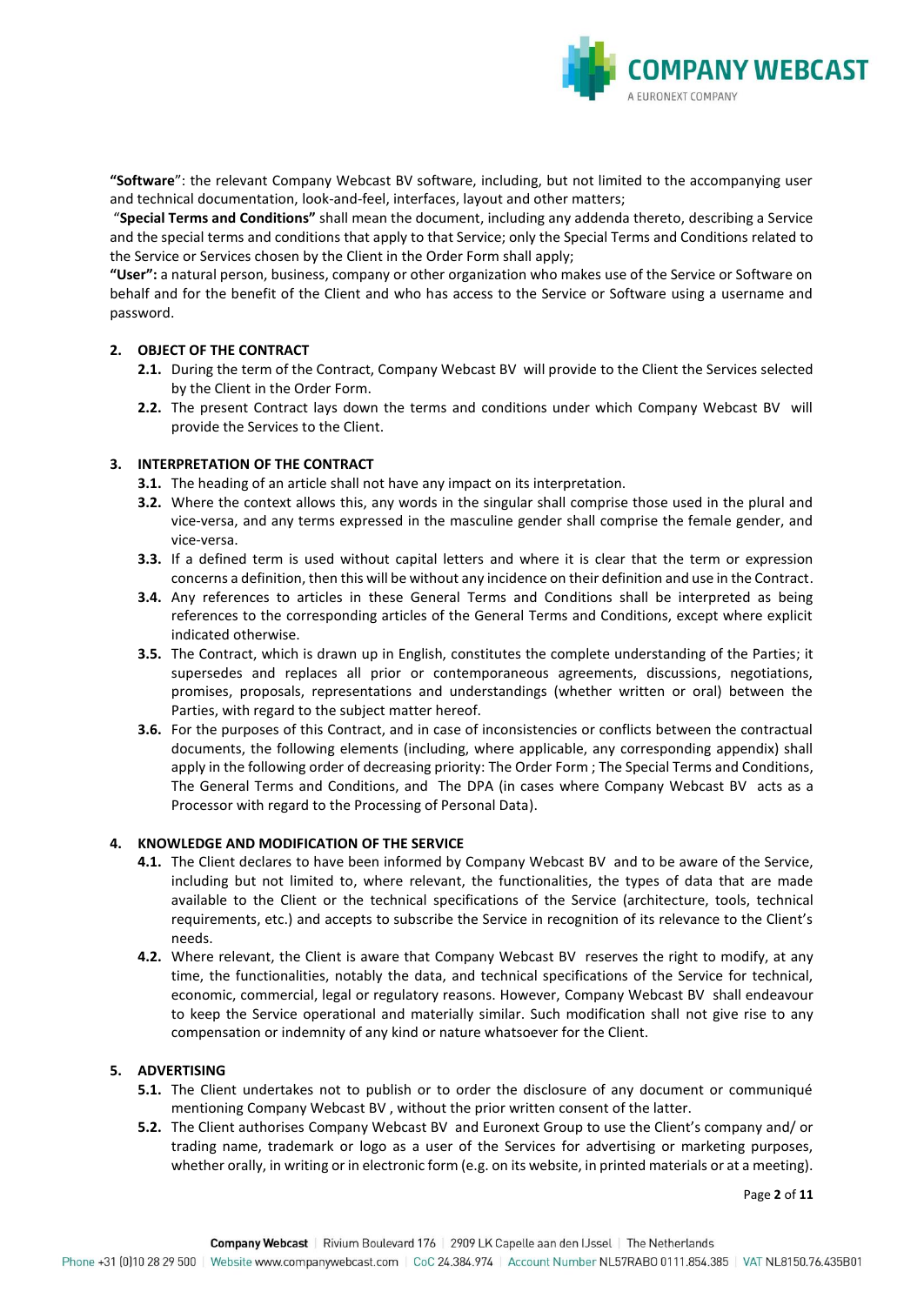

**5.3.** If the Client does not wish that its company or trading name, trademark or logo are used by Company Webcast BV or Euronext Group, he will notify Company Webcast BV thereof by sending an email to the email address mentioned in the Order Form.

## **6. PERSONAL DATA**

- **6.1.** Terms in this article that are not defined in this Contract shall have the meaning stated in Regulation (EU) 2016/679 of the European Parliament and of the Council of 27 April 2016 on the protection of natural persons with regard to the processing of Personal Data and on the free movement of such data, and repealing Directive 95/46/EC (General Data Protection Regulation) ("**GDPR**").
- **6.2.** In the framework of this Contract Company Webcast BV processes, as a Controller, Personal Data provided to it by the Client.
- **6.3.** In order to inform the concerned Data Subjects about the Processing of their Personal Data, the Client shall explicitly refer the Data Subjects to the privacy statement of Company Webcast on the website of Company Webcast accessible at: [https://www.companywebcast.com/wp](https://www.companywebcast.com/wp-content/uploads/2022/02/Company_Webcast_Privacy_Statement_2022_v1.1.pdf)[content/uploads/2022/02/Company\\_Webcast\\_Privacy\\_Statement\\_2022\\_v1.1.pdf.](https://www.companywebcast.com/wp-content/uploads/2022/02/Company_Webcast_Privacy_Statement_2022_v1.1.pdf)
- **6.4.** By executing and sending the signed Agreement, the Client confirms that it has referred the relevant Data subject to the privacy statement of the Euronext Group.
- **6.5.** Furthermore, in the provision of certain Services as detailed in the Order Form, Company Webcast BV processes Personal Data as a Processor. In such case(s) the Data Processing Addendum (DPA) shall be executed between the Client and Company Webcast BV .
- **6.6.** The Client represents and warrants that the Personal Data are at all times collected, processed and provided to Company Webcast BV in accordance with all applicable law and regulation, including without limitation that relating to the protection of individuals with regard to the Processing of Personal Data.

## **7. CONFIDENTIALITY**

- **7.1.** Information (whether in writing, orally, or electronically) shall be regarded as confidential if it is notified as such by the Party disclosing the information (the "**Disclosing Party**"), or if such confidentiality follows from the nature of the information (the "**Confidential Information**"). Confidential information includes, without limitation, information relating to the Disclosing Party's products and services, operations, customers, members, prospects, know-how, design rights, trade secrets, market information and/or business affairs.
- **7.2.** The Party receiving Confidential Information (the "**Receiving Party**") undertakes, and shall ensure that its personnel, officers and contractors undertake, to maintain secrecy about all Confidential Information of the Disclosing Party that they may obtain within the performance or termination of the Contract and that the Confidential Information is solely used for the objectives for which it has been provided (the "**Confidentiality Obligation**"). Confidential Information may only be disclosed to employees, officers and contractors to the extent necessary for the performance of this Contract.
- **7.3.** The Confidentiality Obligation shall remain in force for 3 year after the termination (for whatever reason) of the Contract.
- **7.4.** The Confidentiality Obligation shall not apply to:
	- (a) information required by applicable legislation or regulation, regulatory authority or proceedings before a court, arbitrator or arbitral tribunal to which the Receiving Party is a party; in these cases the Receiving Party shall give as much advance notice thereof to the Disclosing Party as is legally permissible and reasonably practicable and shall use its reasonable endeavours to limit the extent of any such disclosure ;
	- (b) information that is publicly known at the time of the signature of this Contract or that is made public subsequently, provided that this does not constitute a violation of this Contract ;
	- (c) information disclosed with the prior consent of the Disclosing Party ;
	- (d) information that is received from a third party without similar restrictions and without breach of this Contract ; or

Page **3** of **11**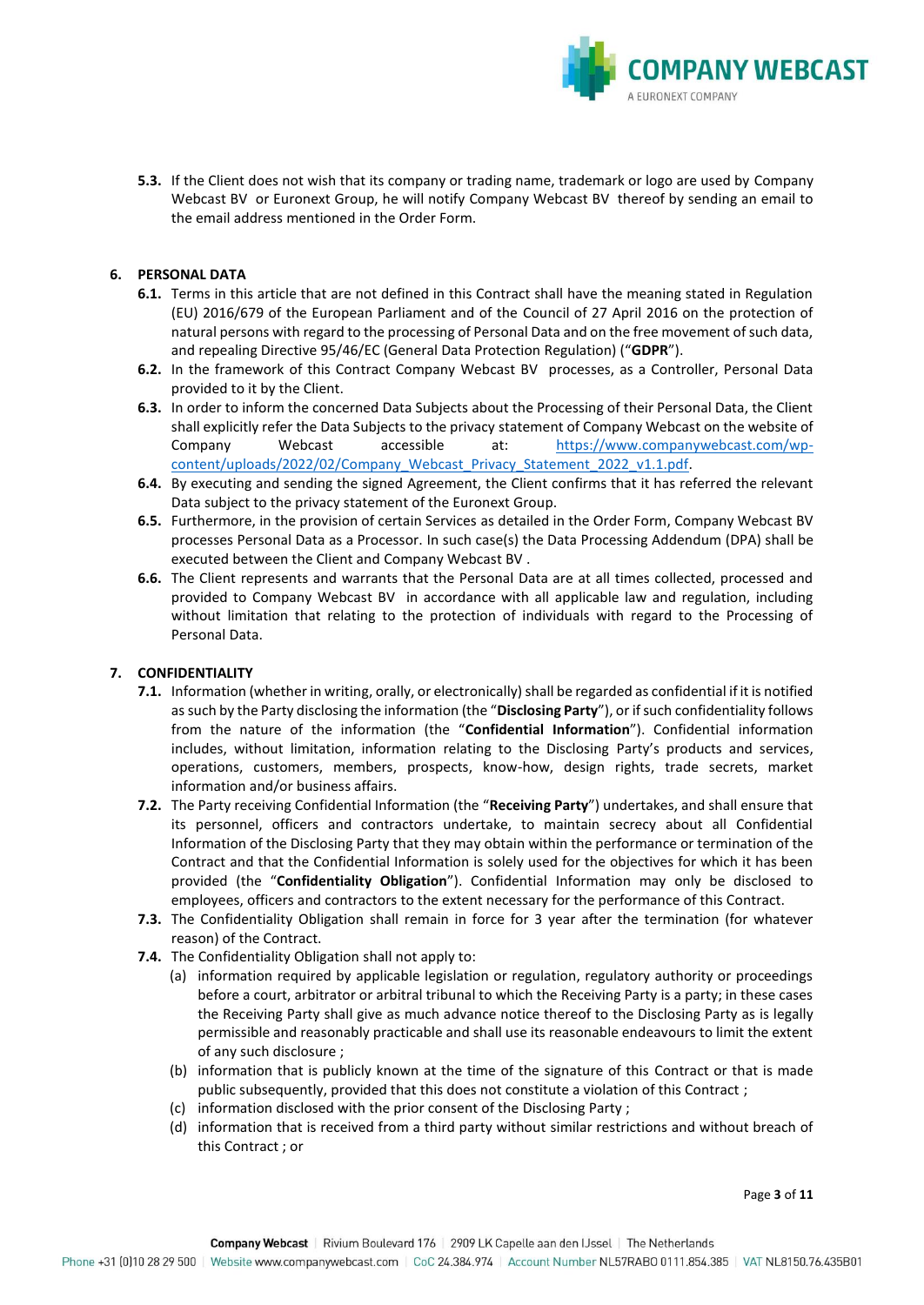

- (e) information which is independently developed or acquired by the Receiving Party or its associated companies independently of anything provided by the other Party.
- **7.5.** Where Company Webcast BV is the Receiving Party, it shall be entitled to disclose any Confidential Information received under this Contract to any entity (including its employees, officers and contractors) controlling, controlled by or under common control with Company Webcast BV to the extent necessary for the performance of this Contract and provided that such entity is aware of and complies with the Confidentiality Obligation.

### **8. INTELLECTUAL PROPERTY RIGHTS**

- 8.1. The Intellectual Property Rights associated with the Services, existing now or in the future, remain vested in Company Webcast BV and/or its licensor(s) only. The Client obtains the user rights that are assigned through the Contract only, unless otherwise has been expressly agreed in a written agreement signed by Company Webcast BV and the Client. The use of the Service does not imply the transfer of Intellectual Property Rights with regard to the (elements of) the Service or any other information transmitted via the Service.
- **8.2.** In case of Software provided by Company Webcast BV or its suppliers, the Client may not
	- (a) sub-license the Software or in any other way make the Software available to any third party, unless explicitly provided otherwise,
	- (b) copy, decompile, attempt to determine the source code, methods, algorithms or procedures of the Software or otherwise engage in "reverse engineering", or modify, adapt or create new works or software based on the Software except as set out in mandatory law, or
	- (c) attempt to circumvent license keys or other user restrictions in the Software
- **8.3.** The Client is not permitted to remove or have removed, copy or have copied, or modify or have modified any indication concerning Intellectual Property Rights from the Intellectual Property, including, but not limited to indications concerning the confidential character and nondisclosure of the Intellectual Property, without the prior written consent of Company Webcast BV unless this follows from the nature of the documents and/or Material provided. The Client is not permitted to pledge the Materials covered under Intellectual Property Rights associated with the Services, or to encumber the same in any other manner.
- **8.4.** The Client shall notify Company Webcast BV immediately if a third party would like to pledge or encumber, pledges or encumbers or wishes to establish or exercise any rights on any Intellectual Property Rights or any tangible and/or intangible Materials belonging to Company Webcast BV or its suppliers or provided to the Client under the right of reservation of title.
- **8.5.** The Client shall not carry out any actions that may infringe or undermine Company Webcast BV ' and/or its licensors' intellectual property rights, including, but not limited to disclosing and/or copying of the Intellectual Property without authorisation or the registering of domain names, brands or Google AdWords search terms (keywords) that are - or almost are - identical, alike or similar to any name, word, phrase, logo or sign Company Webcast BV and/or her licensors have a title to, except if this is permitted by law.
- **8.6.** The Client shall take all appropriate steps to ensure that its personnel, directors, contractors, clients and suppliers respect the Intellectual Property Rights of Company Webcast BV and/or its licensors.

#### **9. CONFLICT OF INTEREST**

- **9.1.** The Client acknowledges to be aware of and agrees to the consequences of the fact that Company Webcast BV is an affiliate of the Euronext Group, which includes companies recognised as market operators, which may be involved in the stock market operations of the Client, and that Company Webcast BV has to respect the boundaries linked to this situation. In this framework, Company Webcast BV has to prevent conflicts of interests and to restrict the exchange of information both within the company as with the rest of the Euronext Group, to which end it implemented internal measures and procedures, such as e.g. "Chinese walls".
- **9.2.** The Client also acknowledges and agrees that this Contract and Company Webcast BV ' Services shall not be binding upon any entity of the Euronext Group other than Company Webcast BV itself. The

Page **4** of **11**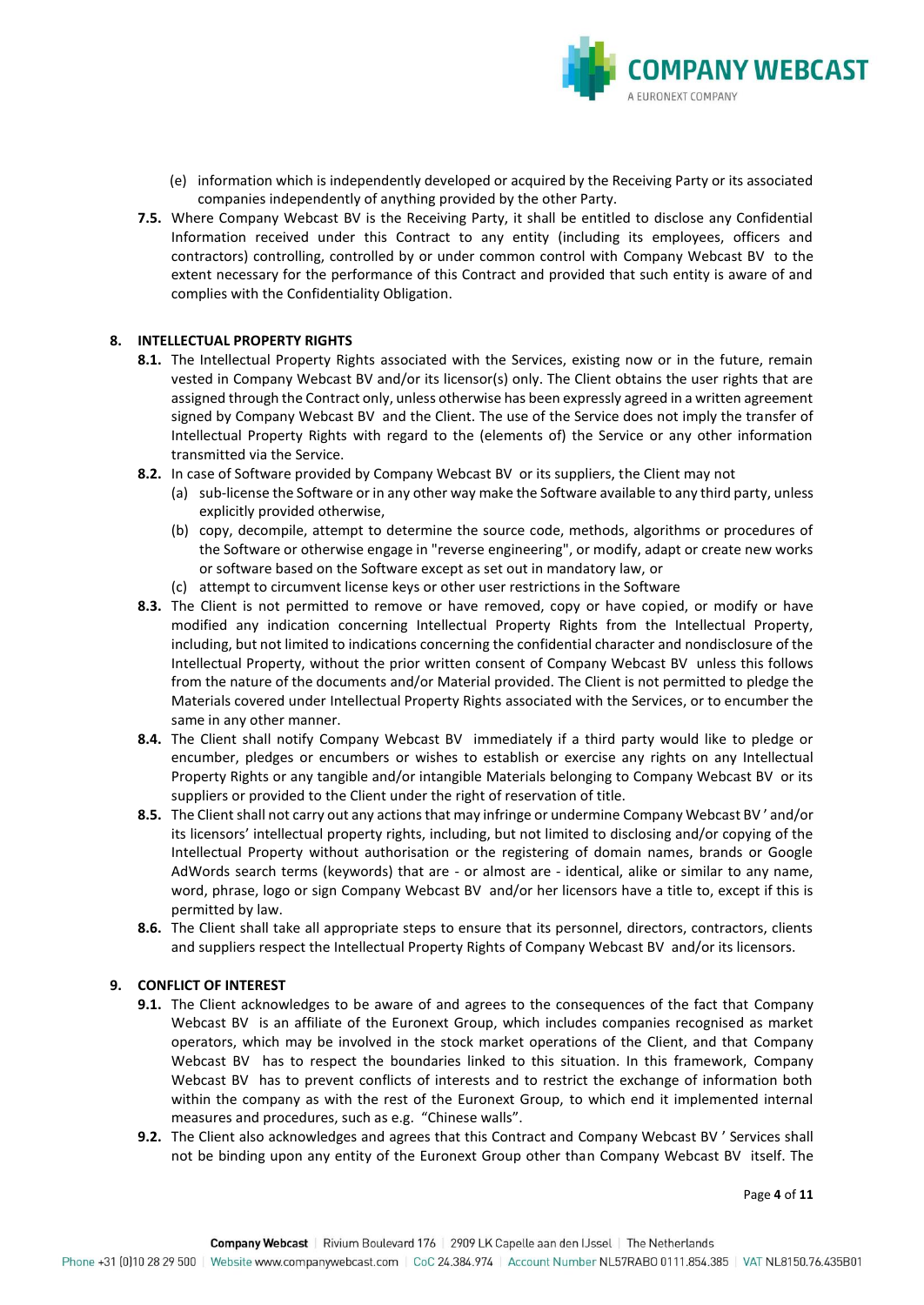

Contract does in no way govern the relationship between the Client and any entity of the Euronext Group with regard to any services other than those provided for by the Contract, such as e.g. the listing of the Client's financial instruments on the markets of such entity of the Euronext Group, which shall be governed by the concerned agreement between the Client and the relevant entity of the Euronext Group, and this Contract does not grant the Client any right (whether acquired or otherwise, and express or implied) as to its stock market operations, to the extent this concerns another entity of the Euronext Group.

## **10. CLIENT'S OBLIGATIONS**

## **10.1. GENERAL**

- **10.1.1.**The Client shall access and use the Service in accordance with the provisions of this Contract, any applicable documentation and any applicable legal provisions.
- **10.1.2.**It is the Client's sole responsibility to ensure that its technical and functional environment are duly configured to be able to access and use the Service.

## **10.2. INFORMATION**

- **10.2.1.**Throughout the duration of this Contract, the Client shall provide to Company Webcast BV, directly or indirectly in due time and free of charge, all the documents, data and information that are required for the proper performance of the Contract by Company Webcast BV .
- **10.2.2.**The Client shall inform Company Webcast BV about any change and/or circumstance that is brought to its attention and that might interfere with Company Webcast BV ' performance of the Service.
- **10.2.3.**The Client warrants and guarantees that any information, data or documents transmitted or disclosed by him, or on his behalf, to Company Webcast BV under this Contract is correct, sincere and truthful.
- **10.2.4.**If the documents, data information required for the execution of Contract pursuant to article 10.2.1 of the present General Terms and Conditions is not provided to Company Webcast BV in due time, Company Webcast BV shall have the right to suspend the execution of the Contract and/or to charge to the Client all the extra costs arising due to the delay, at the then applicable rates.

## **10.3. DECISIONS/COOPERATION**

- **10.3.1.**The Client shall perform its obligations (under this Contract or otherwise) as promptly as possible, so as to enable Company Webcast BV to bring to fruition all of its Services that depend on same. To that end, the Client shall take all steps and shall accomplish all legal or regulatory acts that are needed for the proper performance of this Contract.
- **10.3.2.**If Company Webcast BV or third parties engaged by Company Webcast BV have to carry out work at the premises of the Client or specified by the Client, the Client will ensure that the necessary facilities (including but not limited to a workroom with a computer, data and telecommunication facilities) are, free of charge, provided to the people concerned and that they comply with applicable legislation (health, safety, etc).

## **10.4. SECURITY**

- **10.4.1.**If, for the purpose of accessing the Service, usernames, passwords, keys, tokens and similar items issued to or used by the Client are used, the Client shall:
	- (a) ensure that all usernames, passwords, keys, tokens and similar items issued to or used by the Client for the purpose of accessing the Service are kept secret and confidential;
	- (b) notify Company Webcast BV immediately if he has knowledge of or has reason to suspect any loss, abuse, theft, unauthorised access to or unauthorised disclosure of any of those items. Company Webcast BV is entitled to undertake effective measures in these cases.
- **10.4.2.**If the Client supplies Company Webcast BV with information carriers, electronic files or software, etc., the Client guarantees that the information carriers, electronic files or software are free of viruses and Defects and will be liable for the resulting damage in the opposite case.

## **10.5. USE OF THE SERVICE**

**10.5.1.**Only the Client may use the Service; the Client shall therefore not allow a third party, including an entity belonging to the same group as the Client, to use the Service.

Page **5** of **11**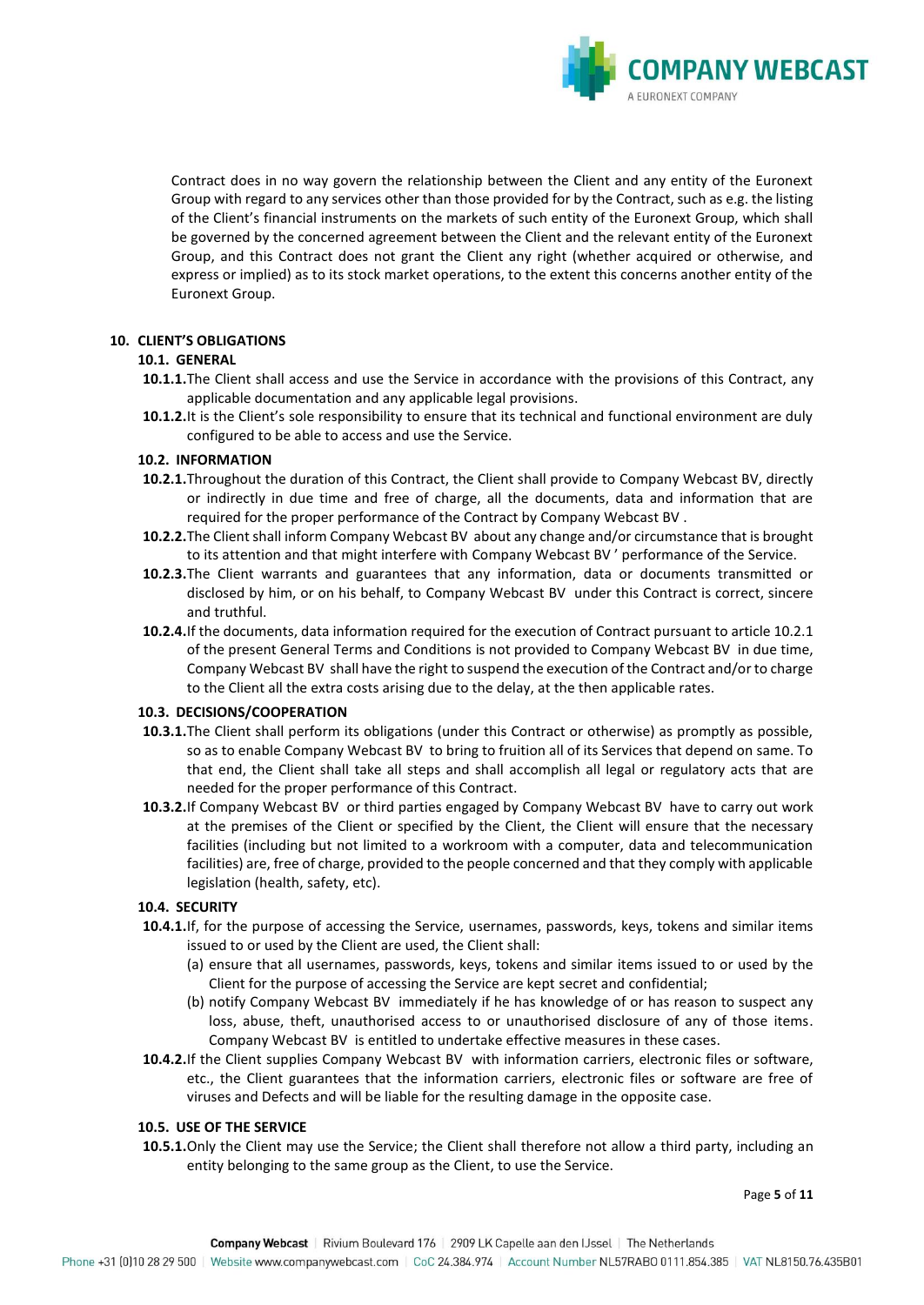

**10.5.2.**The Client acknowledges and agrees that Company Webcast BV may also provide the Service and other commercial services or activities to third parties, some of which might be active or present in the same field, and may be of similar size as the Client. Company Webcast BV shall not have any obligation towards the Client in this respect other than its obligation to act with due care and diligence and its Confidentiality Obligation as stipulated in article 7 of the present General Terms and Conditions; it may freely sign contracts or be in contact with such third parties without having any obligation to inform or notify the Client.

### **11. COMPANY WEBCAST BV ' OBLIGATIONS**

#### **11.1. OBLIGATION TO ACT WITH DUE CARE AND ATTENTION**

- **11.1.1.**Company Webcast BV shall act with the care and attention applicable to its profession when performing its obligations under this Contract and shall provide its Services in keeping with the highest standards of the profession at the time.
- **11.1.2.**In view of the nature of the Services, Company Webcast BV ' obligations under this Contract shall be reasonable efforts obligations. In that respect, Company Webcast BV shall use reasonable endeavours to keep the Service running properly but is not able to warrant that the supply of the Service will be free of interruption, error, Defect or corruption.
- **11.1.3.**Where Services are provided through information technology; such technology may require maintenance and repair operations that may imply a temporary interruption in the provision of the Service. Except in case of urgency or exceptional circumstances, Company Webcast BV shall try to ensure that these interruptions take place at times on which the impact on the provision of the Service is as limited as possible.

#### **11.2. INFORMATION**

- **11.2.1.**Where relevant, Company Webcast BV shall provide regular information to the Client about the steps taken as part of the performance of its assignment.
- **11.2.2.**Where relevant, Company Webcast BV shall promptly inform the Client about any extraordinary circumstances that might occur during the provision of the Services and about any points that might require the Client's approval.

#### **12. TRANSFER AND SUBCONTRACTING**

- **12.1.** Company Webcast BV may transfer its rights and obligations that are the subject-matter of this Contract to another company of the Euronext Group or, subject to prior consent of the Client, to a third party.
- **12.2.** Company Webcast BV may subcontract all or part of the Services to one or more of its direct and indirect subsidiaries or to another company of the Euronext Group or a third party. In case of subcontracting, Company Webcast BV shall remain liable and responsible for the proper performance of the Contract.
- **12.3.** The Client is not entitled to sell, sub-license, otherwise transfer or make available the rights and/or obligations from the Contract to a third party (including an entity belonging to the same group of the Client) without Company Webcast BV ' prior written consent.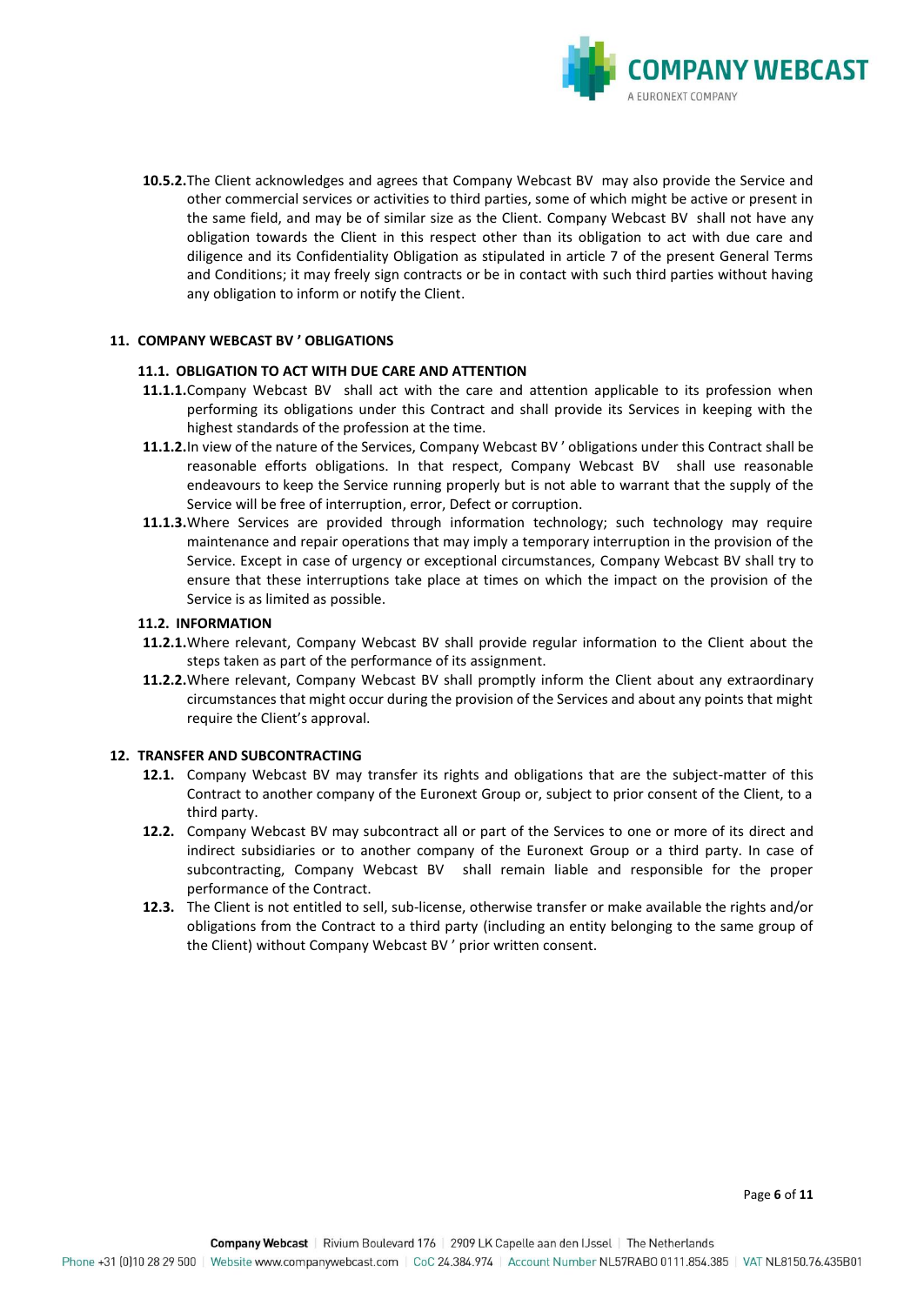

### **13. REMUNERATION**

#### **13.1.COMPANY WEBCAST BV ' REMUNERATION**

- **13.1.1.**In return for the provision of Services provided under this Contract, the fee provided for in the Order Form and agreed by the Client and Euronext Corporate Service (the "Fee") shall be due by the Client.
- **13.1.2.**Notwithstanding the foregoing provisions, the Fee shall not comprise costs or fees for which the Client shall be directly responsible, such as (where relevant and non-exhaustive):
	- (a) all costs, commissions or fees of third-party counsels and consultants such as attorneys, statutory auditors, providers of investment services or financial investment advisers,
	- (b) all administration, operation, printing and publication costs, including any translation, of the Client's documents;
	- (c) all setting up costs and all costs relating to telecommunications subscriptions and contracts, as well as the costs for establishing and maintaining the internet connection;
	- (d) travel and transport costs.
- **13.1.3.**The Fee is exclusive of VAT, insurance costs and possible other taxes and levies if any. These costs shall be borne by the Client.
- **13.1.4.**Company Webcast BV may, by written notice to the Client from time to time, appoint a third party to collect and receive payment of the Fee. If Company Webcast BV gives notice, the Client shall pay the Fee to the third party until it receives a further notice under this article or Euronext cancels the appointment of the third party by giving written notice to the Client.
- **13.1.5.**Payment shall be made in euro (€) by bank transfer to Company Webcast BV' account indicated on the invoice. Any costs related to the payment shall be borne by the Client.
- **13.1.6.**Company Webcast BV may adjust its Fees from time to time subject to prior notice to the Client.

#### **13.2.PAYMENT DEADLINE**

- **13.2.1.**All invoices must be paid within 30 calendar days as of the invoice date. The Client is not entitled to deduct or suspend any payment for whatever reason.
- **13.2.2.**Should any invoice not be paid within 30 calendar days following the invoice date, the payment to be paid shall give rise to interest for late payment calculated at a rate of 1% per month unless the statutory interest is higher, in which case the statutory interest will apply. The interest on the payable amount will be calculated from the time that the Client is in default, up to the time that the full amount is paid.
- **13.2.3.**Should any invoice not be paid within 60 calendar days following the invoice date, Company Webcast BV is entitled to suspend the Service.

#### **14. LIABILITY**

#### **14.1.GENERAL**

- **14.1.1.**The Parties shall under no circumstances be liable towards one another for prejudicial consequences resulting from a case of Force Majeure, with the understanding that, in such a case, the Parties shall strive in good faith to take all reasonably possible measures with a view to continuing performance of the Contract.
- **14.1.2.**The Parties liability is limited to reparation of direct, certain and personal prejudice, and excludes reparation for indirect damage (including, but not limited to any loss of production, income, earnings, savings or profits; any sanctions or fines; loss of clientele, market share, goodwill or data; damage resulting from company discontinuation or not achieving marketing objectives). Any proceedings initiated by a third party shall be considered as indirect damage.
- **14.1.3.**Limitations on the amount of the damages shall not apply in case of breach of a Confidentiality Obligation or Intellectual Property Rights as provided for in articles 7 and 8 of the present General Terms and Conditions.
- **14.1.4.**Any liability lawsuit against either Party to this Contract shall be subject to a time limit of one (1) year after termination of the Contract.

Page **7** of **11**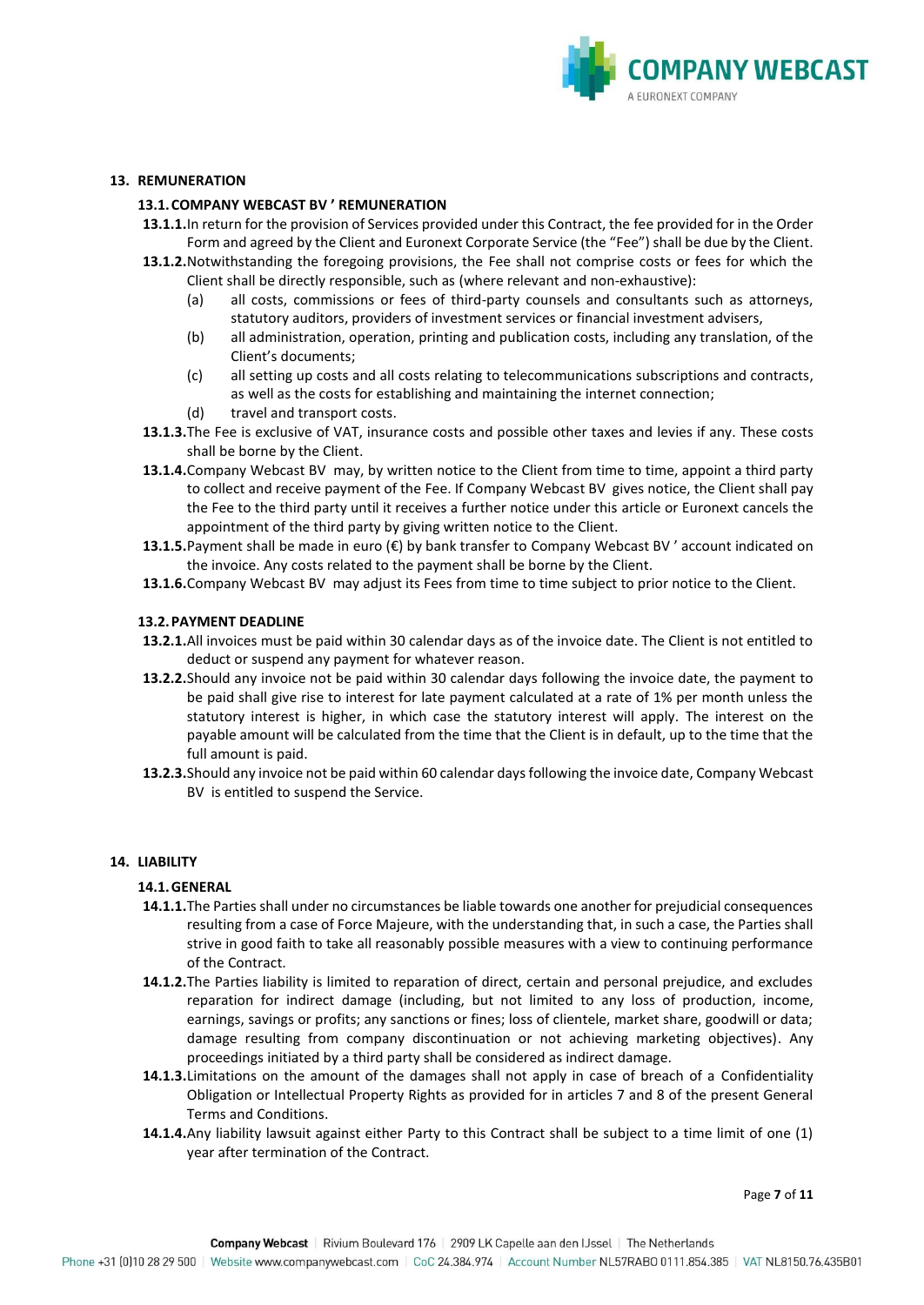

### **14.2.COMPANY WEBCAST BV ' LIABILITY**

- **14.2.1.**Save in case of wilful misconduct or gross negligence, the aggregate liability of Company Webcast BV (regardless of whether it concerns one single breach or a series of breaches) resulting from all breaches of the Contract or any other attributable shortcomings during a contractual term shall be limited to the amounts effectively paid by the Client during that contractual term.
- **14.2.2.**Company Webcast BV is neither liable for, damages of any nature whatsoever due to (where relevant):
	- (a) injudicious, negligent or improper use of the Services (including, where relevant the software required for the provisions of the Services) or any part thereof or any use that is not in compliance with the relevant documentation or instructions;
	- (b) changes made to the Services or any part thereof by the Client or a third party without Company Webcast BV ' prior written consent;
	- (c) the choice and payment of the Client's internet service provider
	- (d) any third party software or any open source, community or free code or libraries (including, without limitation, any type or any code which is made generally available on the Internet without charge), that may be appropriate or necessary for use with the Services, and any viruses or programming errors in software used to provide the Services;
	- (e) a Defect to any third-party item provided under the Contract to provide the Services
	- (f) services, equipment or facilities that it does not provide under this Contract.

### **14.3.CLIENT'S LIABILITY**

**14.3.1.**The Client shall notably be held liable (where relevant) for the consequences of any unauthorised access to or use of the Service, either by the Client itself or by a third party because of the loss, theft, unauthorised access to or unauthorised disclosure of user names, passwords, keys, tokens and similar items issued to or used by the Client for the purpose of accessing the Service.

#### **15. MODIFICATION**

- **15.1.** In case the amendment of the Contract is made necessary by a change in the law, the regulations or, where relevant, the rules of any regulated market or multilateral trading facility, such amendments shall take effect on the date on which these changes to laws, regulations or rules come into force and Company Webcast BV informs the Client in writing of such amendments as soon as possible with the understanding that a possible absence of information on the part of Company Webcast BV is without effect on the application of such modification. The implementation of such amendments does not provide a right to the Client to terminate the Contract.
- **15.2.** In case a substantial amendment of the Contract is made on Company Webcast BV ' initiative, the latter will notify the Client in writing at least one (1) month before the entry into force of the amendment. The Client, if he does not agree with such amendment, may terminate the Contract without any compensation for breach by either Party being due, by notifying Company Webcast BV by registered letter within the month following the date of notification by Company Webcast BV of the modifications and the latter shall, where relevant, reimburse fees already paid *pro rata temporis* from the date the Agreement is terminated.
- **15.3.** If for any reason, one or more provisions of this Contract should be declared null and void by a final court ruling, all the other terms shall remain valid and binding between the Parties, provided that the invalid provision(s) shall not affect the fundamental terms of the Contract without which the Parties would not have agreed to enter into this Contract. The Parties shall use their best efforts to replace the invalid provision by a valid one of which the content is as similar as possible as the original one.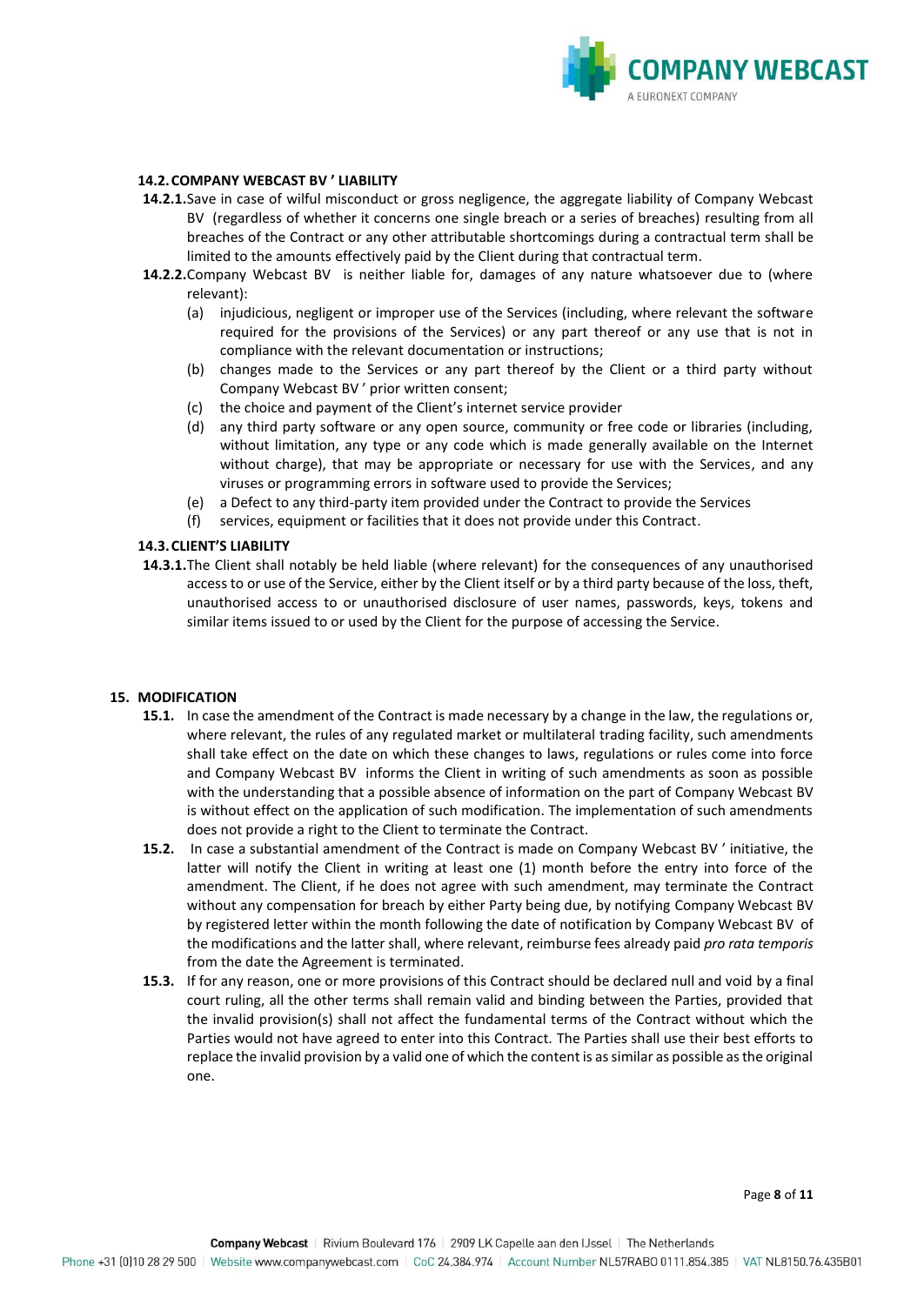

### **16. FORCE MAJEURE**

**16.1.**In the event of Force Majeure:

- (a) the Party affected shall notify the Force Majeure event and, if it has any, relevant information (e.g. likely duration) to the other Party;
- (b) any contractual obligations that are affected shall be suspended during the term of the Force Majeure event;
- (c) Company Webcast BV shall be entitled to an extension of the Contract commensurate with the delay caused by the Force Majeure;
- (d) the Contract may be terminated automatically, with immediate effect and without any compensation being due:
	- $\circ$  by either Party if the provision of the Services turns out to be irremediably impossible;
	- o by the non-affected Party if the duration of the Force Majeure exceeds 60 calendar days.
- **16.2.**In case of suspension or termination of the Contract due to Force Majeure on the part of the Client, the Services that have been provided until the occurrence of the Force Majeure as well as all the necessary expenses incurred by Company Webcast BV (upon production of proof) as a result of the termination of the Contract shall be invoiced to the Client through a separate invoice in accordance with the contractual provisions and prices. All other claims shall be excluded.
- **16.3.**In case of termination of the Contract by the Client as a result of a case of Force Majeure on the part of Company Webcast BV, the latter shall, in case of annual fee, reimburse the annual fee *pro rata temporis* from the date the Contract is terminated.

### **17. START DATE AND DURATION**

- **17.1.**The Contract shall come into force upon signature of the Order Form by both Parties. Company Webcast BV shall inform the Client in case the Performance Start Date is different form the signature date.
- **17.2.**Where relevant the Order Form shall specify the duration of the selected Service(s).

### **18. TERMINATION**

- **18.1.**A party has the right to terminate the Contract in the following circumstances by notifying the other Party by registered letter:
	- (a) due to Force Majeure as provided for in article 16 of these General Terms and Conditions;
	- (b) in the case provided for in article 15.2 of these General Terms and Conditions;
	- (c) in case of a material breach by the other Party of its contractual obligations which has not been remedied within 30 calendar days following a notice by registered letter by the non-breaching Party;
	- (d) in case of circumstances, documents, information or elements arise or are uncovered that constitute a significant obstacle and/or shortcoming by the Party to the performance of the Services (such as the Party's violation of any applicable laws or regulations or, where relevant, any market rules that are applicable to it on account of the listing of its securities on a financial market).
- **18.2.**A party has the right to terminate the Contract without notifying the other Party in case of insolvency, bankruptcy, winding-up or liquidation of the other Party or its cessation of payments or activities or any similar procedure under any applicable law, to the maximum extent permitted by law.
- **18.3.**The termination of the Contract shall not affect the rights, claims or obligations of the Parties until the effective date of the termination, nor shall it affect the survival of the Confidentiality Obligation by which the Parties shall be bound under article 7 of the present General Terms and Conditions and, where relevant, obligations under the Data Processing Addendum.
- **18.4.**Except as expressly stated otherwise in the Contract, the termination of the Contract, for whatever reason, shall not affect Company Webcast BV ' right to receive full payment of the Fee as provided for in article 13 of these General Terms and Conditions for the whole term of the then current contractual period, which, if not already paid, become immediately payable at the time of termination.
- **18.5.**Except as expressly stated otherwise in the Contract, Company Webcast BV shall never be obliged to reimburse money that has been received, or to pay any compensation resulting from termination,

Page **9** of **11**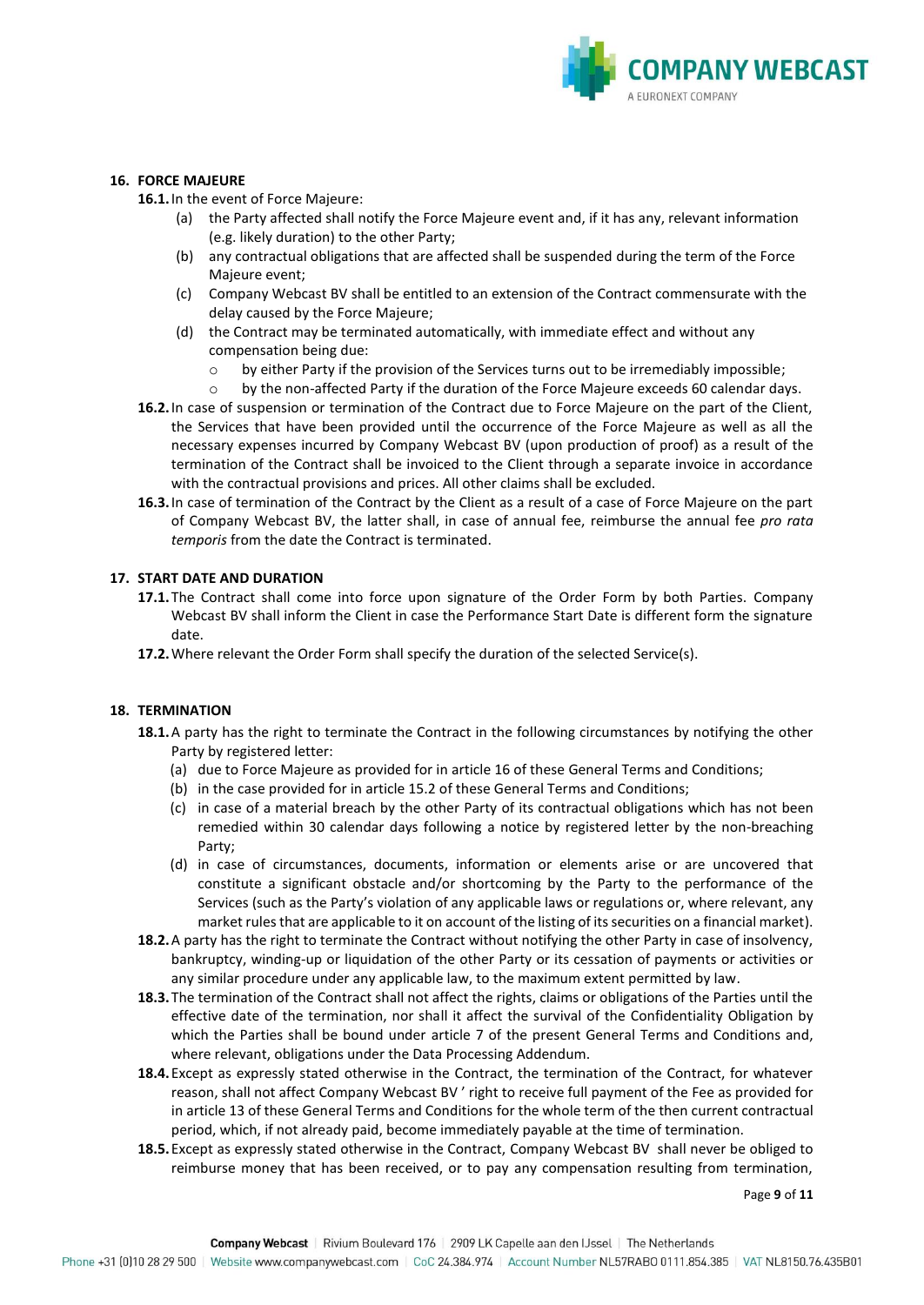

dissolution or any other manner of termination of the Contract. Where relevant, Company Webcast BV shall retain the right to demand claim damage compensation.

### **19. APPLICABLE LAW AND SETTLEMENT OF DISPUTES**

- **19.1.**The Contract and any non-contractual obligations arising out of or in connection with it are construed in accordance with and are governed by the laws of The Netherlands. The applicability of the Vienna Sales Convention is excluded.
- **19.2.**In the event of a dispute arising from or relating to this Contract, the Parties shall endeavour to settle the dispute amicably in good faith and through mutual discussion, within 30 calendar days following the notification by registered letter of the dispute by one Party to the other.
- **19.3.**The courts of Amsterdam have exclusive jurisdiction to settle any dispute arising out of or in connection with this Agreement which has not been resolved in accordance with article 19.2 of the present General Terms and Conditions.

## **20.1 WEBCAST SERVICES**

- 20.1.1 If the webcast service is made at one of the Client's location:
	- the Client is responsible for providing a freely available internet connection with a minimum uplink of 5 MB/s (video webcast) or 2 MB/s (audio webcast) per stream.
	- the Client is responsible for the audio and video signal. If desired, Euronext Corporate Services can arrange for this and will provide an additional quotation accordingly.
- 20.1.2 Euronext Corporate Services shall use reasonable endeavours to keep the Service running properly but is not able to warrant that the supply of the Service will be free of interruption, error, Defect or corruption.

### **20.2 POSTPONEMENT AND CANCELLATION**

- 20.2.1 If the Client wishes to postpone the conference call or webcast three (3) weeks prior to the agreed date, Euronext Corporate Services will charge € 450. The conference call or webcast should thereafter be realised maximum one (1) month after the initially agreed date.
- 20.2.2 For a 1 year contract / one off event the cancellation policy is as follows: If a conference call or webcast is cancelled within 48 hours 90% of the costs will be charged. In other cases the cancellation fee amounts 75%.

## 20.3 **RETURN OF MATERIALS PROVIDED**

- 20.3.1 If Euronext Corporate Services has provided the Client with any Materials, the Client is bound to return the Materials so provided, within 14 days following the end of the period of such provision, or after the first request for the same by Euronext Corporate Services, in the original condition, free of Defects and in full. If the Client does not fulfil this obligation, all the costs arising from the same will be borne by him.
- 20.3.2 If the Client, for any reason whatsoever, after receiving a warning to this effect, continues to be in default in respect of the obligation mentioned under article 1.3.1 of these Special Terms and Conditions, Euronext Corporate Services will have the right to recover the costs and damage, including the cost of replacement, arising from the same, from the Client.

## 20.4 **THIRD PARTY INTELLECTUAL PROPERTY RIGHTS USED BY THE CLIENT**

- 20.4.1 Client undertakes to insure and keep insured the Materials delivered under right of reservation of title, against damages such as damages due to fire, explosion, water, theft, etc. and to provide proof of insurance policy on first request being made for the same.
- 20.4.2 If the Client provides any third party Intellectual Property Rights to be included by Euronext Corporate Services in any materials of the Client (e.g. text, photos, images, etc. which are itself protected or contain works that are protected by Intellectual Property Rights), the Client will, where applicable, fulfil all formalities and pay the fees for the use of such third party Intellectual Property Rights, and provide proof of formalities fulfilment and fees payment on first request being made. In this framework, Client will also respect and comply with any other applicable legislation that may apply, such as provisions relating to privacy, image rights...